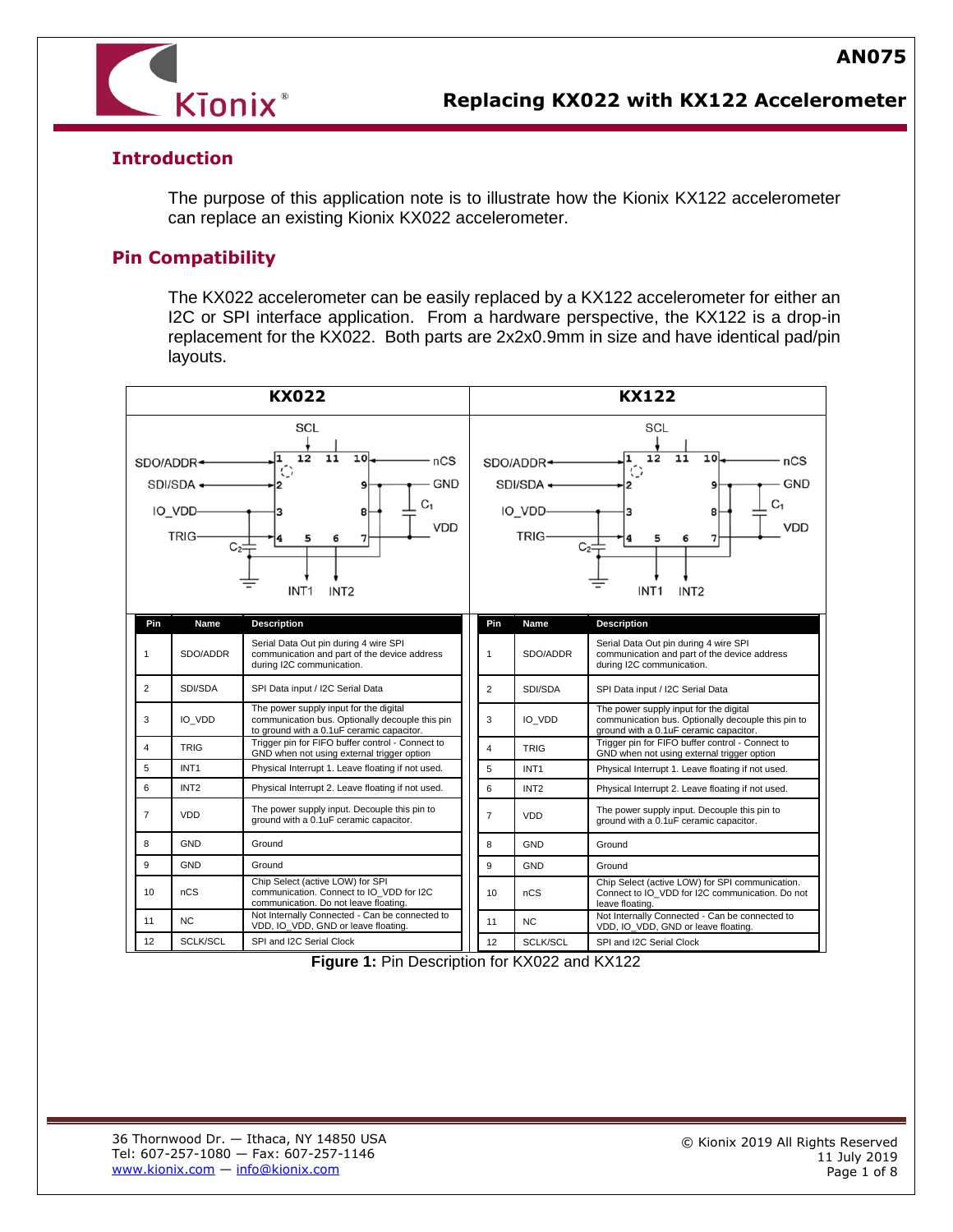## **Key Similarities**

- KX122 and KX022 accelerometer outputs are both 16-bit.
- KX122 and KX022 share identical register mappings, with the exception that the KX122 has more registers / bits that were previously reserved in the KX022 to support additional features. Any software register control currently written for the KX022, will work seamlessly with the KX122. Interrupt control and configurations registers are identical (mapping).
- KX122 and KX022 also share the same embedded application engines. Any software currently controlling the KX022 application engines, will inherently work for the KX122. This means no changes to threshold and/or timer settings will be required.

## **Key Differences**

- New Features:
	- $\circ$  The KX022 is a first-generation design of a high performance, feature-rich accelerometer. The KX122 is a second-generation design that additionally offers:
		- Free-fall Engine: An embedded application engine that offers notification when the accelerometer senses a free-fall event.
		- 2048-byte Sample Buffer: This buffer is eight (8) times larger than the KX022's
		- Higher Sample Rates (up to 25.6kHz)
			- KX022 offers ODR settings of 0.781Hz, 1.563Hz, 3.125Hz, 6.25Hz, 12.5Hz, 25Hz, 50Hz, 100Hz, 200Hz, 400Hz, 800Hz, and 1600Hz.
			- KX122 offers the same ODR settings as KX022, but additionally offers 3200Hz, 6400Hz, 12800Hz, and 25600Hz.
- Buffer Operation:
	- o Buffer Size
		- KX022 buffer size is 256 bytes up to 84 (8-bit) and 41 (16-bit) samples can be stored.
		- $KX122$  buffer size is 2048 bytes up to 681 (8-bit) and 340 (16-bit) samples can be stored.
	- o Buffer Auto-Clear
		- KX022 doesn't clear the content of the buffer after buffer is disabled. The content of the buffer will remain the same until (1) the data is read out or (2) the buffer is cleared.
		- KX122 clears the content of the buffer after buffer is disabled. The content of the buffer will remain the same until (1) the data is read out or (2) the buffer is cleared or (3) the buffer is disabled.

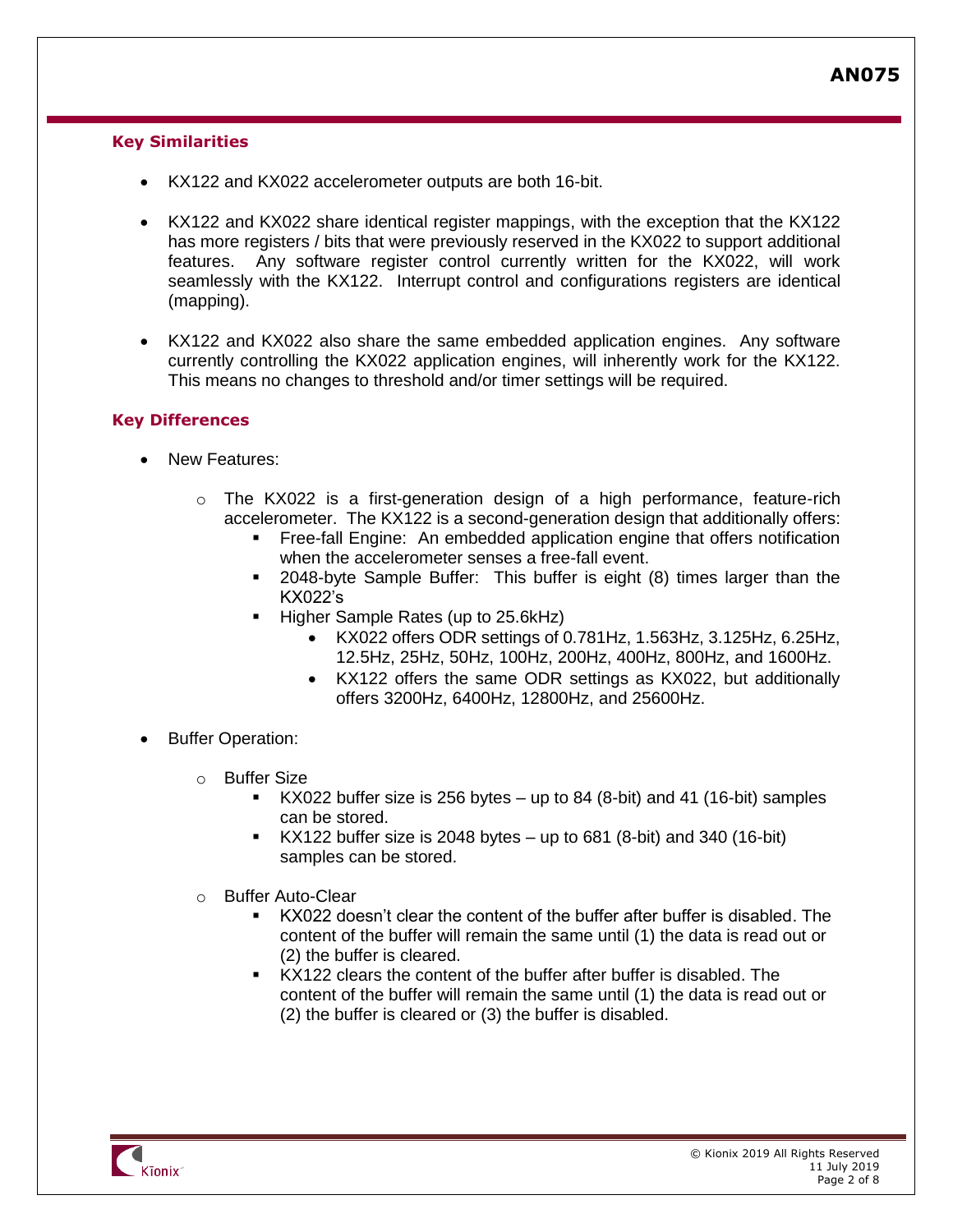- o **Sample Threshold** (SMP\_TH) controls the number of sample that will trigger a watermark interrupt or will be saved prior to a trigger event
	- Sample threshold bits (SMP\_TH) have been expanded to 9 bits to support the larger buffer
	- Like the KX022, bits SMP\_TH[7:0] still exist in BUF\_CNTL1
	- In the KX122, the expanded bits SMP\_TH[9:8] can be found in BUF\_CNT2[3:2]

#### **BUF CNTL1**

Read/write control register that controls the buffer sample threshold. Note that to properly change the value of this register, the PC1 bit in CNTL1 must first be set to "0".

| <b>RM</b>                | <b>RM</b>        | RM         | RM                 | RM                | <b>RM</b>   | <b>RM</b>                       | <b>RM</b>                   |                    |
|--------------------------|------------------|------------|--------------------|-------------------|-------------|---------------------------------|-----------------------------|--------------------|
| $\overline{\phantom{a}}$ |                  | <b>SMP</b> | TH5 SMP<br>$TH4$ : | <b>SMP</b><br>тнз | SMP<br>TH2  | SMP<br>٢Н                       | <b>SMP</b><br>THOI <b>N</b> | <b>Reset Value</b> |
| Bit7                     | Bit <sub>6</sub> | Bit5       | Bit4               | Bit <sub>3</sub>  | <b>Bit2</b> | Bit                             | <b>Bit0</b>                 | 00000000           |
|                          |                  |            |                    |                   |             | l <sup>2</sup> C Address: 0x3Ah |                             |                    |

SMP\_TH[6:0] Sample Threshold; determines the number of samples that will trigger a watermark interrupt or will be saved prior to a trigger event. When BUF RES=1, the maximum number of samples is 41; when BUF RES=0, the maximum number of samples is 84.

**Figure 2:** KX022 SMP\_TH Register/Bit Mapping

#### **BUF CNTL1**

Read/write control register that controls the buffer sample threshold. Note that to properly change the value of this register, the PC1 bit in CNTL1 must first be set to "0".

| <b>R/W</b> | <b>R/W</b>       | RW               | <b>R/W</b> | <b>RM</b> | RM      | <b>R/W</b>                      | <b>R/W</b>                    |                    |
|------------|------------------|------------------|------------|-----------|---------|---------------------------------|-------------------------------|--------------------|
| , SMP      | TH7 SMP          | TH6 SMP          | TH5 SMP    | TH4 SMP   | TH3 SMP | TH2 SMP<br>TH1 <sub>1</sub>     | <b>SMP</b><br>TH <sub>0</sub> | <b>Reset Value</b> |
| Bit7       | Bit <sub>6</sub> | Bit <sub>5</sub> | Bit4       | Bit3      | Bit2    | Bit <sub>1</sub>                | <b>Bit0</b>                   | 00000000           |
|            |                  |                  |            |           |         | I <sup>2</sup> C Address: 0x3Ah |                               |                    |

### **BUF CNTL2**

Read/write control register that controls sample buffer operation. Note that to properly change the value of this register, the PC1 bit in CNTL1 must first be set to "0".

| <b>R/W</b>  | RW               | RM               | RM   | <b>RM</b>        | <b>RM</b>        | <b>R/W</b>                    | <b>R/W</b>  |                    |
|-------------|------------------|------------------|------|------------------|------------------|-------------------------------|-------------|--------------------|
| <b>BUFE</b> | <b>BRES</b>      | <b>BFIE</b>      |      | <b>SMP</b>       | TH9 SMP          | TH8 BUF<br>M1                 | BUF MO      | <b>Reset Value</b> |
| Bit7        | Bit <sub>6</sub> | Bit <sub>5</sub> | Bit4 | Bit <sub>3</sub> | Bit <sub>2</sub> | Bit <sub>1</sub>              | <b>Bit0</b> | 00000000           |
|             |                  |                  |      |                  |                  | <sup>2</sup> C Address: 0x3Bh |             |                    |

**SMP TH[9:0] Sample Threshold** determines the number of samples that will trigger a watermark interrupt or will be saved prior to a trigger event. When BUF\_RES=1, the maximum number of samples is 339; when BUF RES=0, the maximum number of samples is 681.

### **Figure 3:** KX122 SMP\_TH Register/Bit Mapping

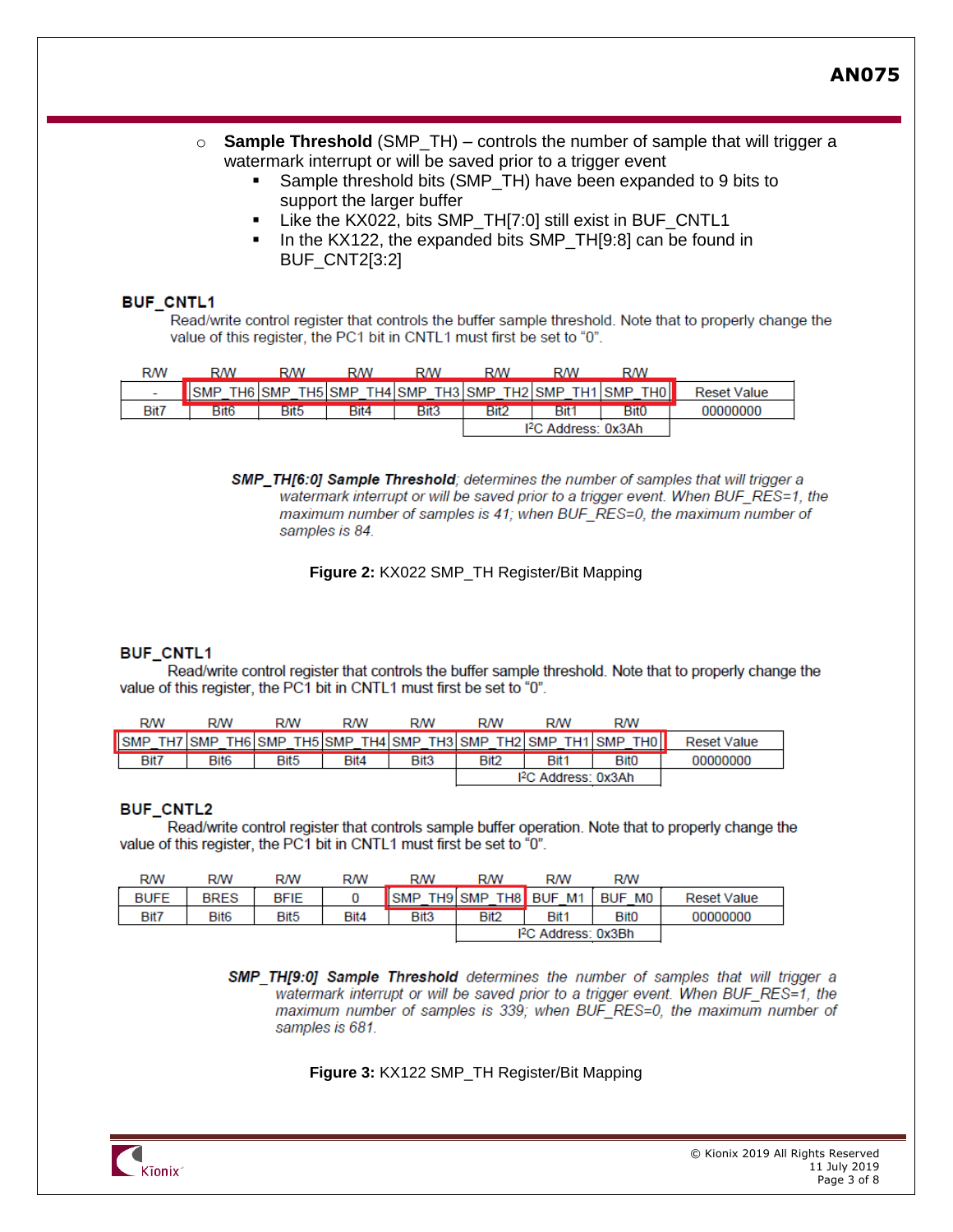**AN075**

- o **Sample Level** (SMP\_LEV) reports the number of data bytes that have been stored in the sample buffer
	- Sample level bits (SMP\_LEV) have been expanded to 10 bits to support the larger buffer
	- Like the KX022, bits SMP\_LEV[7:0] still exist in BUF\_STATUS\_1
	- In the KX122, the expanded bits SMP\_LEV[10:8] can be found in BUF STATUS 2[2:0]

### **BUF STATUS 1**

This register reports the status of the sample buffer.

| RM   | <b>RM</b> | <b>RM</b> | RM   | RM               | RM               | <b>RM</b>                       | RM                                                                  |
|------|-----------|-----------|------|------------------|------------------|---------------------------------|---------------------------------------------------------------------|
|      |           |           |      |                  |                  |                                 | LEV7 SMP LEV6 SMP LEV5 SMP LEV4 SMP LEV3 SMP LEV2 SMP LEV1 SMP LEV0 |
| Bit7 | Bit6      | Bit5      | Bit4 | Bit <sub>3</sub> | Bit <sub>2</sub> | Bit1                            | <b>Bit0</b>                                                         |
|      |           |           |      |                  |                  | I <sup>2</sup> C Address: 0x3Ch |                                                                     |

SMP\_LEV[7:0] Sample Level; reports the number of data bytes that have been stored in the sample buffer. When BUF\_RES=1, this count will increase by 6 for each 3-axis sample in the buffer; when BUF RES=0, the count will increase by 3 for each 3-axis sample. If this register reads 0, no data has been stored in the buffer.

#### **Figure 4:** KX022 SMP\_LEV Register/Bit Mapping

#### **BUF STATUS 1**

This register reports the status of the sample buffer.

| RM                           | <b>RM</b>        | RM                                      | RM   | <b>RM</b>        | RM               | RM                            | <b>RM</b>   |
|------------------------------|------------------|-----------------------------------------|------|------------------|------------------|-------------------------------|-------------|
| <b>SMP</b><br><b>LEV7SMP</b> |                  | LEV6SMP LEV5SMP LEV4SMP LEV3SMP LEV2SMP |      |                  |                  | LEV1SMP                       | <b>LEVO</b> |
| Bit7                         | Bit <sub>6</sub> | Bit <sub>5</sub>                        | Bit4 | Bit <sub>3</sub> | Bit <sub>2</sub> | Bit <sup>1</sup>              | <b>Bit0</b> |
|                              |                  |                                         |      |                  |                  | <sup>2</sup> C Address: 0x3Ch |             |

#### **BUF STATUS 2**

This register reports the status of the sample buffer trigger function.

| <b>RM</b>                 | RM               | RM               | <b>R/W</b> | <b>R/W</b>       | <b>RM</b>                 | <b>RM</b>                       | RW          |
|---------------------------|------------------|------------------|------------|------------------|---------------------------|---------------------------------|-------------|
| <b>FRIG</b><br><b>BUF</b> |                  |                  |            |                  | ISMPLEV10 SMPLEV9 SMPLEV8 |                                 |             |
| Bit7                      | Bit <sub>6</sub> | Bit <sub>5</sub> | Bit4       | Bit <sub>3</sub> | Bit <sub>2</sub>          | Bit1                            | <b>Bit0</b> |
|                           |                  |                  |            |                  |                           | I <sup>2</sup> C Address: 0x3Dh |             |

SMP\_LEV[10:0] Sample Level; reports the number of data bytes that have been stored in the sample buffer. When BUF\_RES=1, this count will increase by 6 for each 3-axis sample in the buffer; when BUF RES=0, the count will increase by 3 for each 3-axis sample. If this register reads 0, no data has been stored in the buffer.

**Figure 5:** KX122 SMP\_LEV Register/Bit Mapping

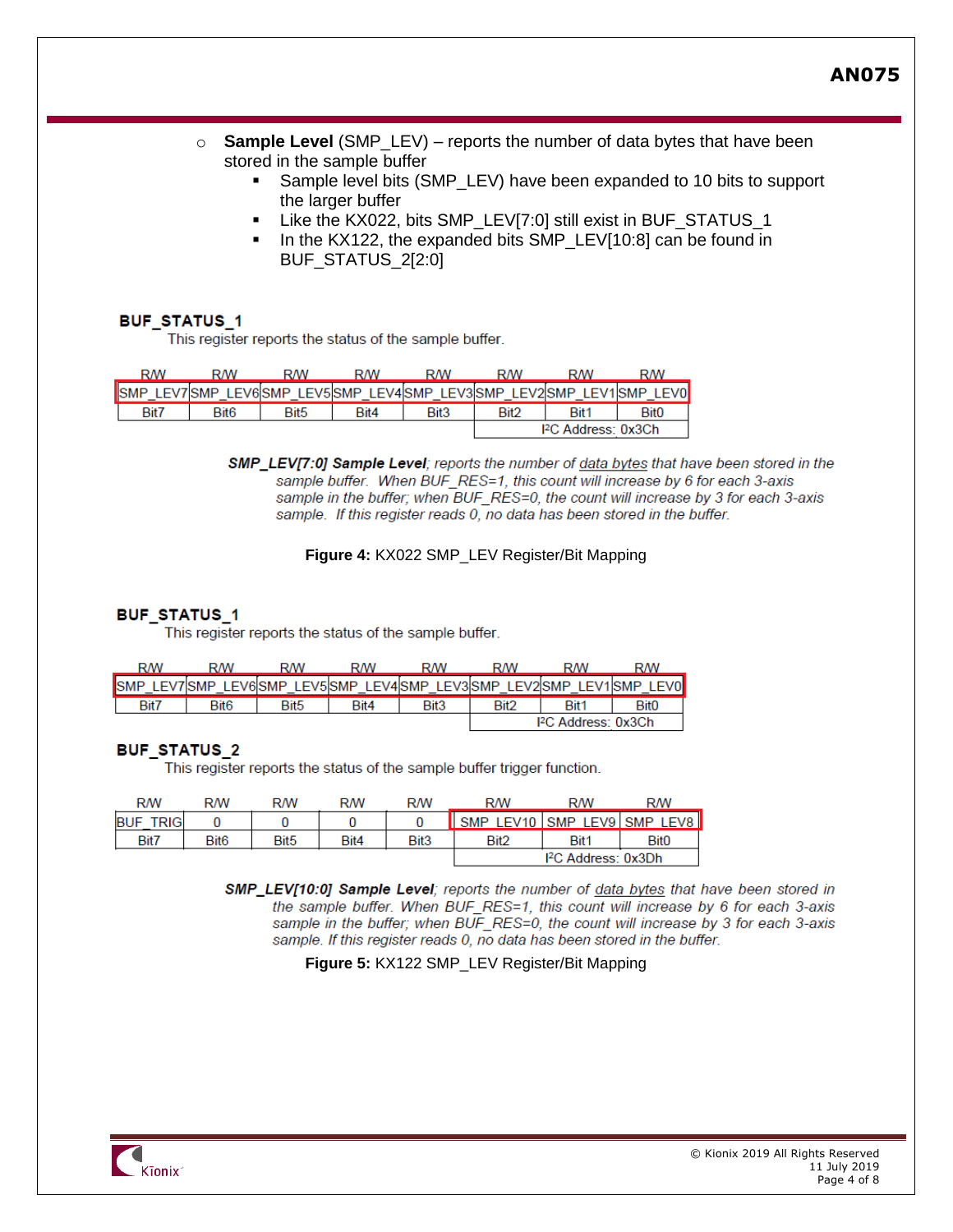• WHO\_AM\_I Register will report a different value to discern between Kionix sensors. The KX022 will return 0x14 and KX122 will return 0x1B when reading from address 0x0F.

| <b>Part</b>  | <b>Register</b>  | <b>Address</b> | $T$ <sub>VDe</sub> | <b>Value</b> |
|--------------|------------------|----------------|--------------------|--------------|
| <b>KX022</b> | WHO AM           | 0x0F           | Read Only          | 0x14         |
| KX122        | <b>WHO</b><br>AM | 0x0F           | Read Only          | 0x1B         |

• The typical *Power Up Time*, which is from VDD valid to device boot completion, varies slightly from the KX022 to the KX122. The typical time for the KX122 is 20ms vs KX022 of 10ms, however, both have a maximum limit of 50ms.

## **Side-by-Side Comparison**

The following are key side-by-side comparisons between the KX022 and KX122 accelerometers. Typical values are shown, unless otherwise indicated.

## **Package Information**

|                      |              | <b>KX022</b> | KX122      |
|----------------------|--------------|--------------|------------|
| Parameter            | <b>Units</b> |              |            |
| Sensing Axis (Accel) |              | XYZ 3-axis   | XYZ 3-axis |
| Package Size         | mm           | 2x2x0.9      | 2x2x0.9    |
| Package Type         |              | LGA          | LGA        |
| Pins                 |              | 12           | 12         |

## **Features**

|                                   |              | <b>KX022</b> | <b>KX122</b> |
|-----------------------------------|--------------|--------------|--------------|
| Parameter                         | <b>Units</b> |              |              |
| Low Power Mode                    |              | Yes          | Yes          |
| Self-test                         |              | Yes          | Yes          |
| Wake-up                           |              | Yes          | Yes          |
| <b>Freefall Detection</b>         |              | No           | Yes          |
| Tap, Double Tap Detection         |              | Yes          | Yes          |
| <b>Tilt Orientation Detection</b> |              | Yes          | Yes          |
| Sample Buffer (FIFO)              | Bytes        | 256          | 2048         |

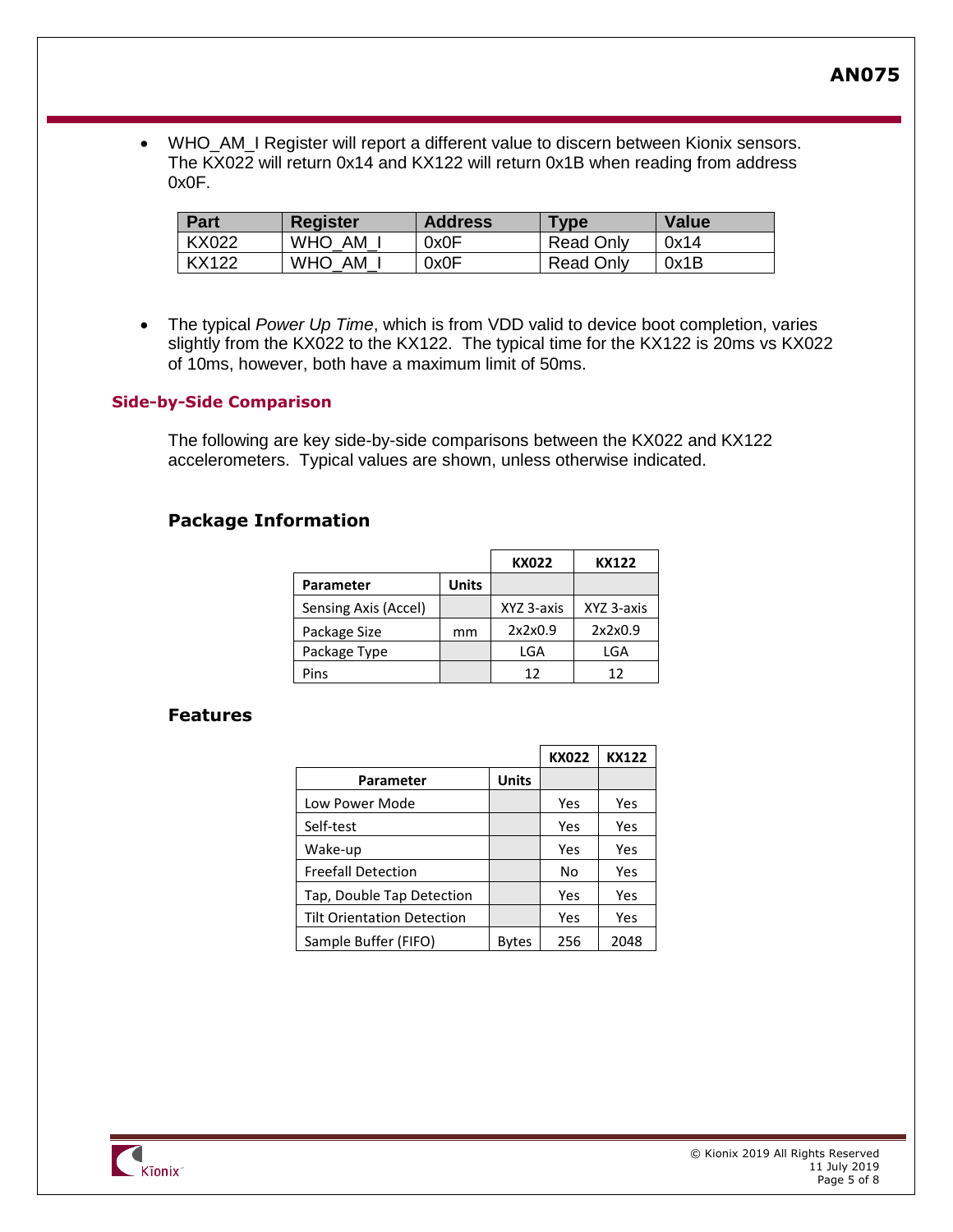## **Electrical Specifications**

|                                       |                                   |            | <b>KX022</b> | <b>KX122</b> |
|---------------------------------------|-----------------------------------|------------|--------------|--------------|
| <b>Parameter</b>                      | <b>Units</b>                      |            |              |              |
| Supply Voltage (VDD)                  |                                   | v          | $1.71 - 3.6$ | $1.71 - 3.6$ |
| I/O Pads Supply Voltage (IO_VDD)<br>v |                                   |            | $1.7 - VDD$  | $1.7 - VDD$  |
|                                       | High Resolution Mode (RES = $1$ ) | μA         | 145          | 145          |
| <b>Current Consumption</b>            | Low Power Mode (RES = 0)          | μA         | 10           | 10           |
|                                       | Standby                           | μA         | 0.9          | 0.9          |
| I2C Communication Rate (max)          |                                   | <b>MHz</b> | 3.4          | 3.4          |
| SPI Communication Rate (max)          |                                   | <b>MHz</b> | 10           | 10           |

# **Environmental**

|                              |              | KX022           | KX122           |
|------------------------------|--------------|-----------------|-----------------|
| Parameter                    | <b>Units</b> |                 |                 |
| Supply Voltage (VDD)         | ٧            | $-0.3 - 3.63$   | $-0.3 - 3.63$   |
| <b>Operating Temperature</b> |              |                 |                 |
| Range                        | °C           | $-40-85$        | $-40-85$        |
| Storage Temperature          |              |                 |                 |
| Range                        | °C           | $-55 - 150$     | $-55 - 150$     |
| <b>Mechanical Shock</b>      |              | 5000 for 0.5ms  | 5000 for 0.5ms  |
| (powered and unpowered)      | g            | 10000 for 0.2ms | 10000 for 0.2ms |
| ESD (HBM)                    | v            | 2000            | 2000            |

# **Accelerometer Mechanical**

|                                    |                                            |                          | <b>KX022</b>          | <b>KX122</b>         |
|------------------------------------|--------------------------------------------|--------------------------|-----------------------|----------------------|
| Parameter                          |                                            | <b>Units</b>             |                       |                      |
| <b>Operating Temperature Range</b> |                                            | °C                       | $-40-85$              | $-40-85$             |
| Zero-g Offset                      |                                            | mg                       | ±25                   | ±25                  |
|                                    | Zero-g Offset Variation from RT over Temp. | $\pm$ mg/ <sup>o</sup> C | 0.2                   | 0.2 <sub>0</sub>     |
|                                    | GSEL1=0, GSEL0=0 $(±2g)$                   | counts/g                 | 16384                 | 16384                |
| Sensitivity                        | $GSEL1=0$ , $GSEL0=1$ $(±4g)$              | counts/g                 | 8192                  | 8192                 |
|                                    | $GSEL1=1, GSEL0=0 (±8g)$                   | counts/g                 | 4096                  | 4096                 |
|                                    | Sensitivity Variation from RT over Temp.   | %/°C                     | 0.01                  | 0.01                 |
|                                    | Self-Test Output change on Activation      | g                        | 0.5                   | 0.5                  |
| Mechanical Resonance (-3dB)        |                                            | Hz                       | 3500 (xy)<br>1800 (z) | 3500 (xy)<br>1800(z) |
| Non-Linearity                      |                                            | % of FS                  | 0.6                   | 0.6                  |
| <b>Cross Axis Sensitivity</b>      |                                            | %                        | 2                     | $\mathcal{P}$        |
| Noise (RMS at 50Hz)                |                                            | mg                       | 0.75                  | 0.75                 |

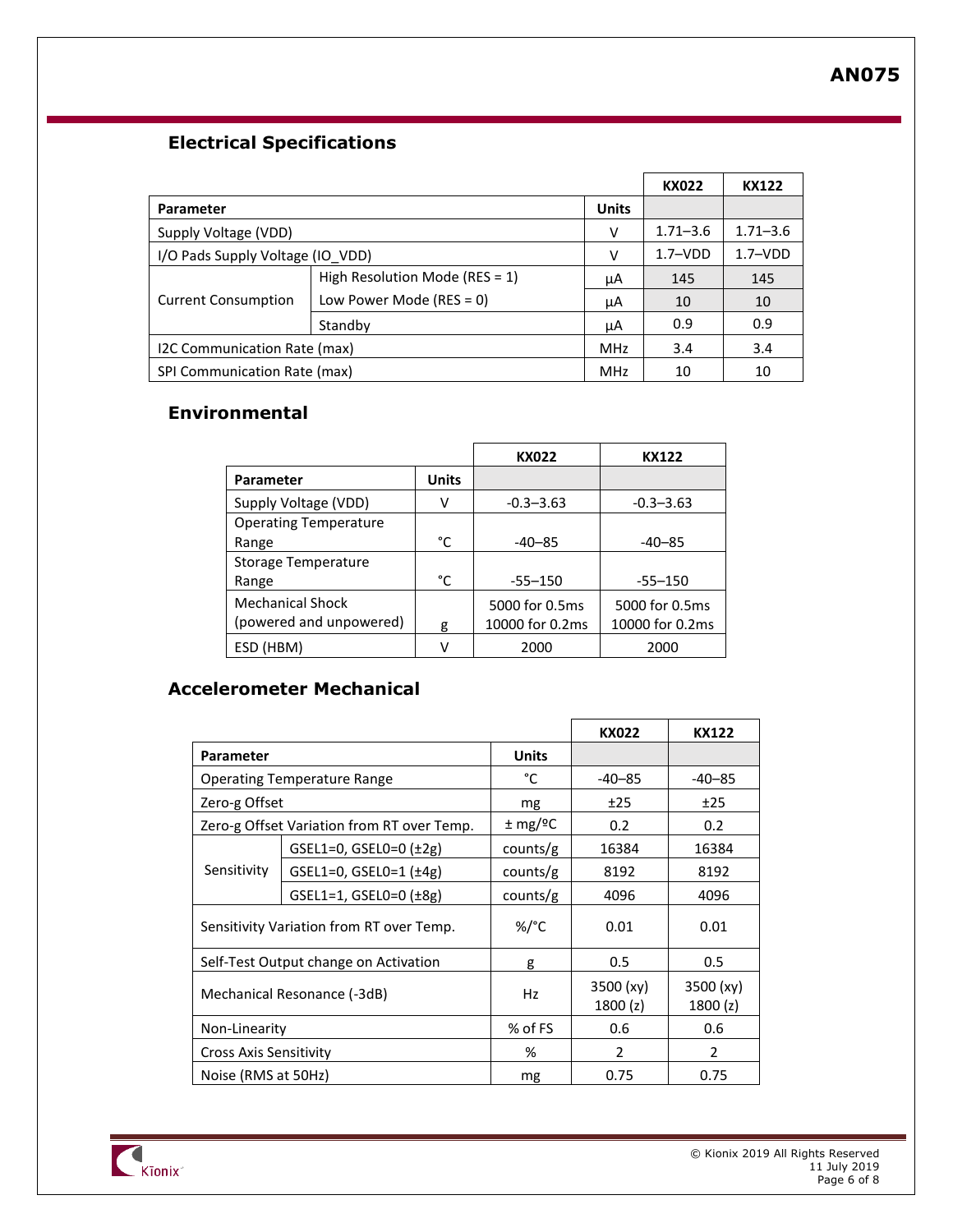# **Sensor Output Registers (Primary)**

| <b>Addr</b> | <b>KX022</b>  |                                     | <b>KX122</b> |                                     |
|-------------|---------------|-------------------------------------|--------------|-------------------------------------|
| (hex)       | <b>Name</b>   | <b>Description</b>                  | <b>Name</b>  | <b>Description</b>                  |
| 00          | XHP_L         | X-axis high pass filter output low  | XHP_L        | X-axis high pass filter output low  |
| 01          | XHP H         | X-axis high pass filter output high | XHP H        | X-axis high pass filter output high |
| 02          | YHP_L         | Y-axis high pass filter output low  | $YHP_L$      | Y-axis high pass filter output low  |
| 03          | YHP H         | Y-axis high pass filter output high | YHP H        | Y-axis high pass filter output high |
| 04          | $ZHP_L$       | Z-axis high pass filter output low  | ZHP_L        | Z-axis high pass filter output low  |
| 05          | ZHP H         | Z-axis high pass filter output high | ZHP H        | Z-axis high pass filter output high |
| 06          | XOUT L        | X-axis output low                   | XOUT L       | X-axis output low                   |
| 07          | <b>XOUT H</b> | X-axis output high                  | XOUT H       | X-axis output high                  |
| 08          | YOUT L        | Y-axis output low                   | YOUT L       | Y-axis output low                   |
| 09          | YOUT H        | Y-axis output high                  | YOUT H       | Y-axis output high                  |
| 0A          | ZOUT L        | Z-axis output low                   | ZOUT L       | Z-axis output low                   |
| 0B          | ZOUT_H        | Z-axis output high                  | ZOUT_H       | Z-axis output high                  |
| $\cdots$    | $\cdots$      | $\cdots$                            | $\cdots$     |                                     |
| 0F          | WHO AM I      | Who am I registers, returns 0x14    | WHO AM I     | Who am I register, returns 0x1B     |